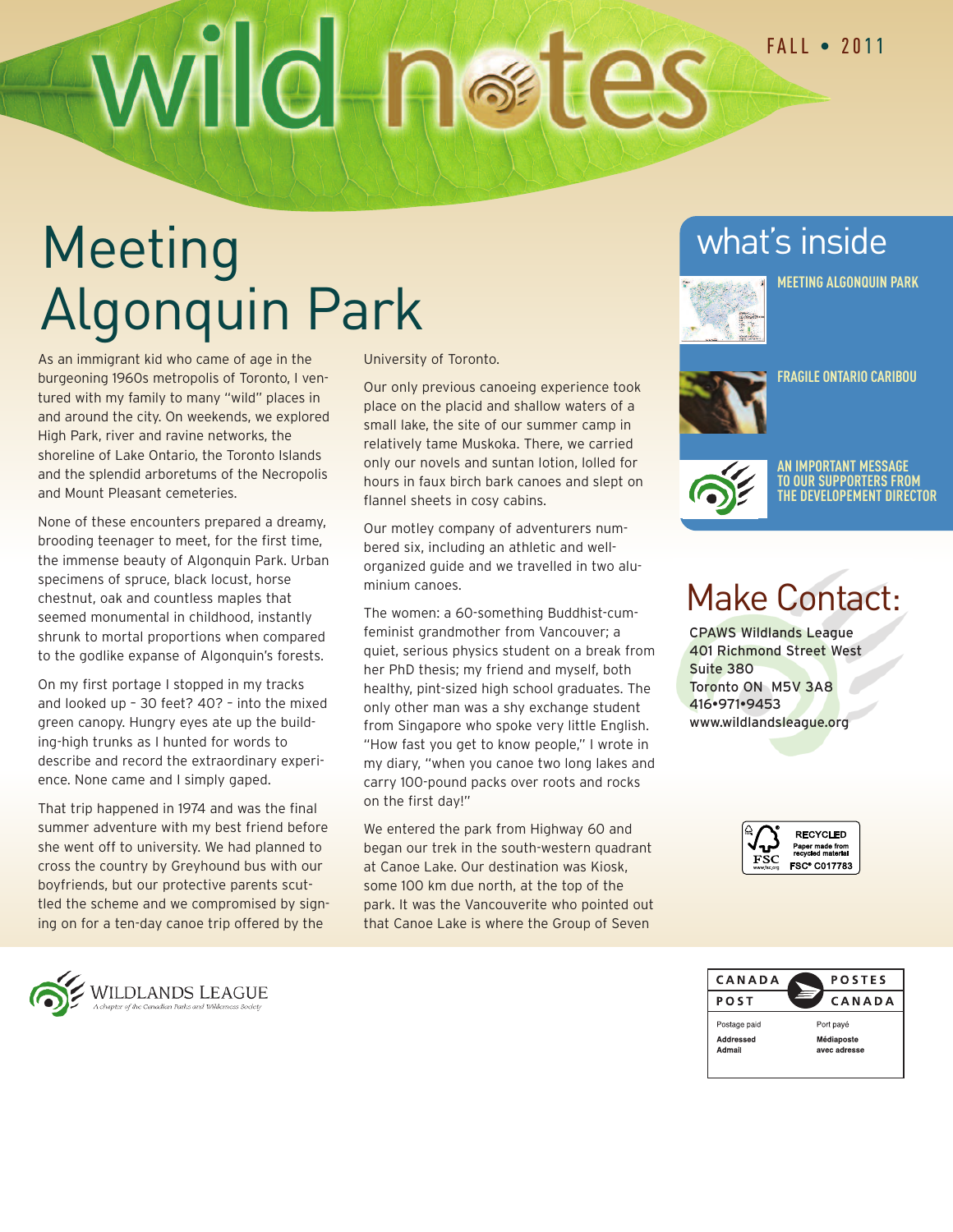painter, Tom Thompson, died mysteriously in the summer of 1917. Here were Thompson's famous waters and skies, his iconic lone jack pines, swaths of Canadian Shield and sun-bleached birch stumps, even the colourful canoes of backcountry paddlers, made breathtakingly real.

We would have to paddle 20 km per day to make the round trip in the allotted ten days, but on day three, rain, wind and white-

caps forced us to make camp in a sheltered bay. Unaccustomedly grubby, my friend and I spent a long while boiling enough water to bathe and wash our hair. We made bannock for the first time and I know I ate more than my fair share. I acquired a new respect for those old-time immigrants, the coureurs de bois, who doggedly plied and charted the lakes and rivers of the New World in all weathers and under threat from exposure and starvation.

The rain broke the next morning, but the water remained too choppy to paddle. We lashed our canoes together to form a kind of catamaran, made sails out of rain ponchos raised on paddles and cruised to our next stop. We were well behind schedule, so our guide and the older woman set out for Kiosk and fresh food, dropping the rest of us at a very pretty island on Manitou Lake.

From our island perch, we were lucky enough, one night, to see the sky trans-

formed into a dome of dancing light. We paddled out under the aurora borealis and looked up through a hole in the centre of the red, blue and yellow dome, to find a myriad of glittering stars, clotted in their round black frame.

We journeyed home by a different route and rivers opened onto lakes like seamless movie shots, each scene bearing some new plot twist or important clue. We passed an island whose windward side bore signs of a recent hurricane, a fallen army of birch trees piled to one side like corpses. We paddled past a huge scar on a hillside – my first, shocking sight of a clear-cut – surrounded by majestic, doomed stands of white pine. Further up, behind a screen of trees, a road ran along a crest, parallel to the lakeshore. I had not known that the park sustained commercial logging operations, nor did I understand their impact on the habitats of birds, mammals and fish. It frightened and saddened me to witness this assault on the innocent land.

In my youth, I returned many times to Algonquin Park. I can think of few places in the world whose beauty – natural or cultured – has impressed me more.

> Remembering my first encounter with Algonquin has sparked a desire to

return, perhaps with my friend and our children. I hope that everyone who explores this magnificent gift of nature does so with respect, and an affirmation that it will be enjoyed and protected forever.

Anna Camara is a Toronto-based writer and communications specialist with an interest in contemporary arts and culture.



#### **Call to Action**

CPAWS Wildlands League has worked since 1968 to protect the ecological integrity of Algonquin Park. The expansion of protection in Algonquin Provincial Park is proceeding with the submission of the Joint Proposal for Lightening the Ecological Footprint of Logging in Algonquin Park (LTF), revised in October 2009. The proposal, brought forth by Ontario Parks and the Algonquin Forestry Authority, would increase protection from the current 22 percent to 49 percent. However, there is some ambiguity in the language of the proposal that could water down this increase and the Ontario government has yet to act on its recommendations. With amendments to the Algonquin Provincial Park Management Plan still in process, it is critical that citizens of Ontario take action to increase protection for Algonquin Park. Please write to your MPP and ensure that protection of this natural, cultural and historical icon is on the agenda during and after the provincial election.

Request your MPP ensures that:

- 49% of the Park is fully included in the 'Protection Zone'
- the significant negative ecological impacts of roads in the Park are reduced

1 Forests once covered roughly half of the Earth's land mass. Now, significant forests remain only in the Amazon, Russia and Canada. Canada has responsibility for 25% of the world's remaining intact forest, and Ontario has responsibility for 15% of that. Together with Manitoba, Ontario's northern forests constitute the largest proportion of Canada's remaining Boreal Forest.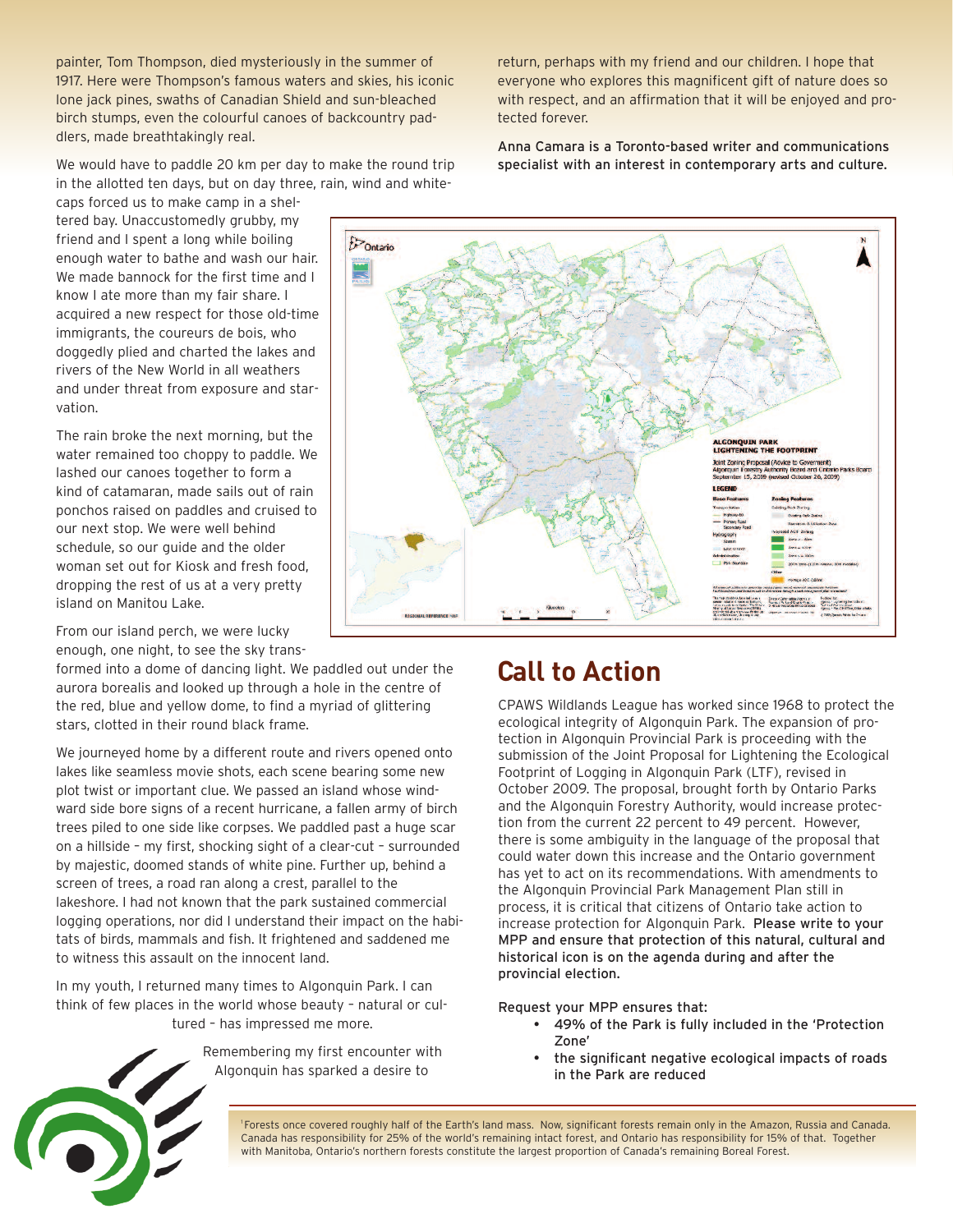#### **Fragile Ontario Caribou Ranges Face Increased Risk Under Proposed Federal Recovery Strategy**

Canada's Federal Government has developed a draft Recovery Strategy for woodland caribou that would permit increased habitat disturbance in most ranges in Ontario's commercial forest area. CPAWS Wildlands League's analysis indicates that a majority of these caribou ranges has already exceeded a level of disturbance that would provide a realistic chance for caribou survival. Environment Canada must set a much better precedent for provincial governments if caribou are going to survive.

Boreal woodland caribou are listed nationally as "threatened" within Canada. The federal government is required the under the Species At Risk Act to develop a recovery strategy for them. A key component of any recovery strategy is identifying critical habitat - habitat that a species at risk needs for recovery and survival. A Scientific Review , was initiated to help identify this habitat. Because of the high cost and long timeframes required to properly assess the population health of caribou, assessing range condition has provided a useful surrogate until the population studies can be done for every range. This Scientific Review has indicated that, in the absence of population

data, using the percentage total disturbance (fire plus human caused) is the best predictor of range condition. They found a close negative relationship between the amount of disturbance and caribou population health with those few ranges that had population data. That is, the more total disturbance, the worse the prospects for a particular population, especially beyond a critical threshold.

In 2009, CPAWS Wildlands League published a report on the range condition of caribou in Ontario following the methodology used in the

Scientific Review . At that time the Scientific Review did not cover discrete Ontario ranges, because they had not been identified. We used the newly identified MNR range boundaries for 7 ranges that overlap Ontario's commercial forest along with fire, road and harvest disturbance less than 50 years old to identify areas as disturbed within each caribou range.

What we found was itself disturbing. A majority of caribou ranges in

In August, Environment Canada released their long awaited proposed Recovery Strategy . Unfortunately, instead of providing increased protection, the Strategy, would actually allow increased risk to 6 out of the 7 caribou populations in our study. Only the far eastern range along the Quebec border would be expected to have strong recovery measures implemented.

The Recovery Strategy actually permits anywhere from 35% to 95% of a



Ontario's commercial forest are well beyond the level of disturbance where they can be considered self sustaining. The Scientific Review says that a range with 35% disturbance has only a 60% chance of having a stable population. Our study found that 5 of the 7 ranges had more than 35% disturbance – up to as high as 56% disturbance. Of the other 2 ranges, one had 34% disturbance and one had 26% disturbance. Most Ontario ranges cannot tolerate any more disturbance if caribou are going to have a reasonable chance of persisting.

range to become disturbed, depending on various criteria. Environment Canada's own scientists say that a range with 35% disturbance has only a 60% chance of being self sustaining. If ranges are allowed to be 95% disturbed, caribou have virtually no chance to recover.

Environment Canada also proposes that only the undisturbed portions of a range be regulated. Coupled with the irresponsible permissiveness on what is allowed to be disturbed, this means that as little as 5% to at most